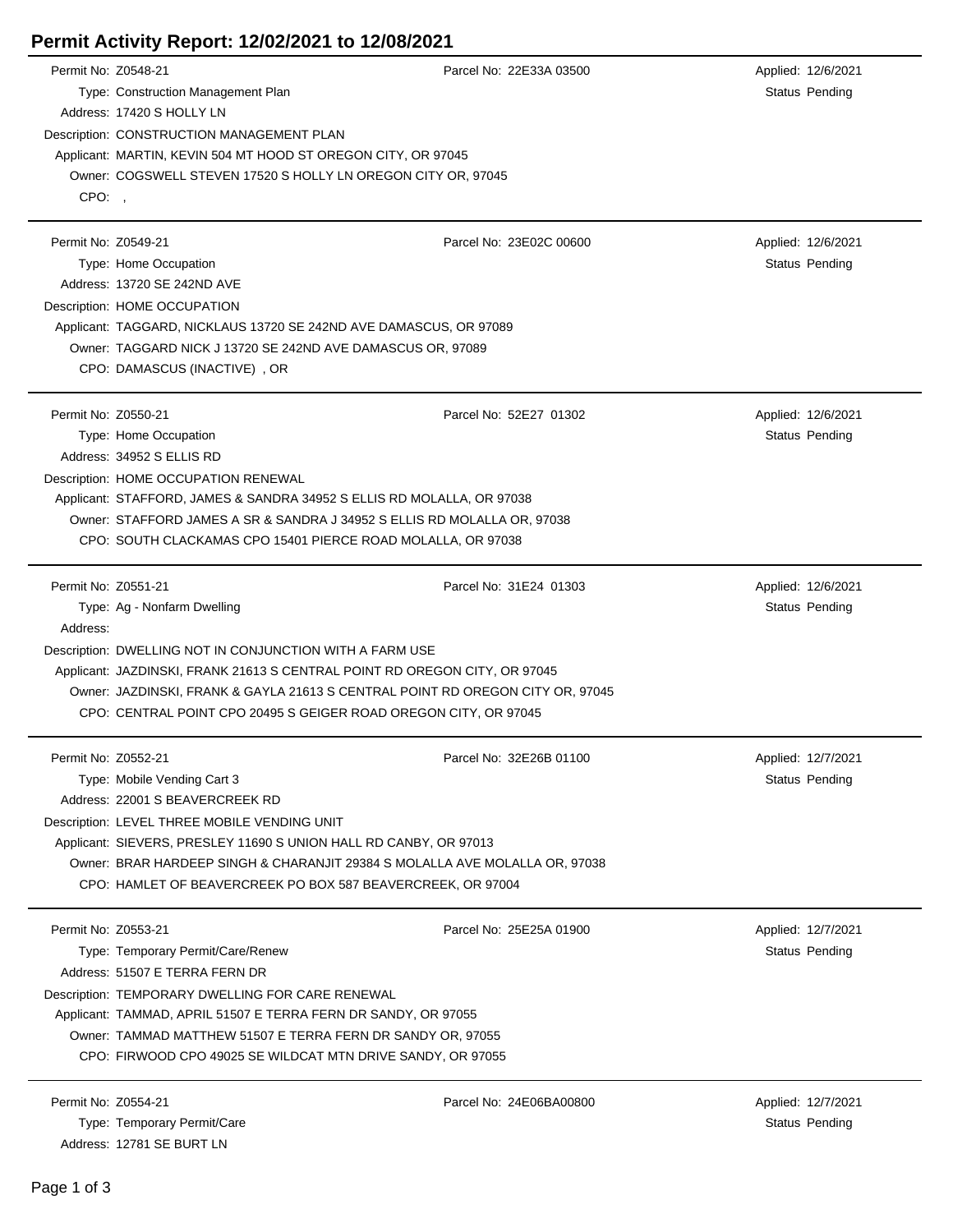## **Permit Activity Report: 12/02/2021 to 12/08/2021**

|                             | Description: TEMPORARY DWELLING FOR CARE<br>Applicant: HERNANDEZ, ISAAC 22019 SE ASH ST GRESHAM, OR 97030<br>Owner: BURT TIMOTHY C & JANELLE L 12777 SE BURT LN BORING OR, 97009<br>CPO: BORING CPO PO BOX 363 BORING, OR 97009                                                                                                                                       |                         |                                      |  |  |
|-----------------------------|-----------------------------------------------------------------------------------------------------------------------------------------------------------------------------------------------------------------------------------------------------------------------------------------------------------------------------------------------------------------------|-------------------------|--------------------------------------|--|--|
| Permit No: Z0555-21<br>CPO: | Type: Property Line Adjustment<br>Address: 13455 SE 97TH AVE<br>Description: PROPERTY LINE ADJUSTMENT<br>Applicant: WITCHER, TIM 13455 SE 97TH AVE CLACKAMAS, OR 97015<br>Owner: CLACKAMAS EDUCATION SERVICE DISTRICT 13455 SE 97TH AVE CLACKAMAS OR, 97015                                                                                                           | Parcel No: 22E04 00203  | Applied: 12/8/2021<br>Status Pending |  |  |
| Permit No: Z0556-21         | Type: Land Use Permit--Type II, Not Otherwise Listed<br>Address: 33800 SW LADD HILL RD<br>Description: LAND USE PERMIT, TYPE II NOT OTHERWISE LISTED<br>Applicant: FLANDERKA, KEGAN 233 NE 28TH AVE PORTLAND, OR 97232<br>Owner: STARK RODNEY T & B PAULETTE HALEY-STARK PO BOX 159 WILSONVILLE OR, 97070<br>CPO: LADD HILL CPO 18155 SW KRAMIEN RD NEWBERG, OR 97132 | Parcel No: 31W30D 00400 | Applied: 12/8/2021<br>Status Pending |  |  |
| Permit No: Z0557-21         | Type: Modification<br>Address: 9000 SE SUNNYSIDE RD<br>Description: MODIFICATION<br>Applicant: GREGORICH, MARY 1000 2ND AVE STE 3900 SEATTLE, WA 98104<br>Owner: TARGET CORP T-0346 PO BOX 9456 MINNEAPOLIS MN, 55440<br>CPO: SOUTHGATE CPO,                                                                                                                          | Parcel No: 22E04B 04700 | Applied: 12/8/2021<br>Status Pending |  |  |
| Permit No: Z0558-21         | Type: Nonconforming Use - Alteration/Verification<br>Address: 21304 S HWY 211<br>Description: NONCONFORMING USE<br>Applicant: MARCH, MARION 21304 S HWY 211 COLTON, OR 97017<br>Owner: CANYON CRK BIBLE FELLOWSHIP PO BOX 51 COLTON OR, 97017<br>CPO: COLTON CPO PO BOX 151 COLTON, OR 97017                                                                          | Parcel No: 43E34 01200  | Applied: 12/8/2021<br>Status Pending |  |  |
| Permit No: Z0559-21         | Type: Home Occupation<br>Address: 14351 S UNION HALL RD<br>Description: HOME OCCUPATION RENEWAL-Z0453-18<br>Applicant: COMM, WILLIAM 14351 S UNION HALL RD MULINO, OR 97042<br>Owner: COMM WILLIAM C 14351 S UNION HALL RD MULINO OR, 97042<br>CPO: HAMLET OF MULINO PO BOX 853 MULINO, OR 97042                                                                      | Parcel No: 42E04C 01200 | Applied: 12/8/2021<br>Status Pending |  |  |
| Address:                    | Permit No: ZPAC0148-21<br>Type: Partition<br>Description: PRE APP FOR PARTITION<br>Applicant: SISUL, TOM 375 PORTLAND AVE GLADSTONE, OR 97027<br>Owner: ZORDICH JAMES MA & GARIE M 29353 SE CHURCH RD BORING OR, 97009                                                                                                                                                | Parcel No: 24E06AB02100 | Applied: 12/6/2021<br>Status Pending |  |  |

 $\overline{\phantom{a}}$ 

J.